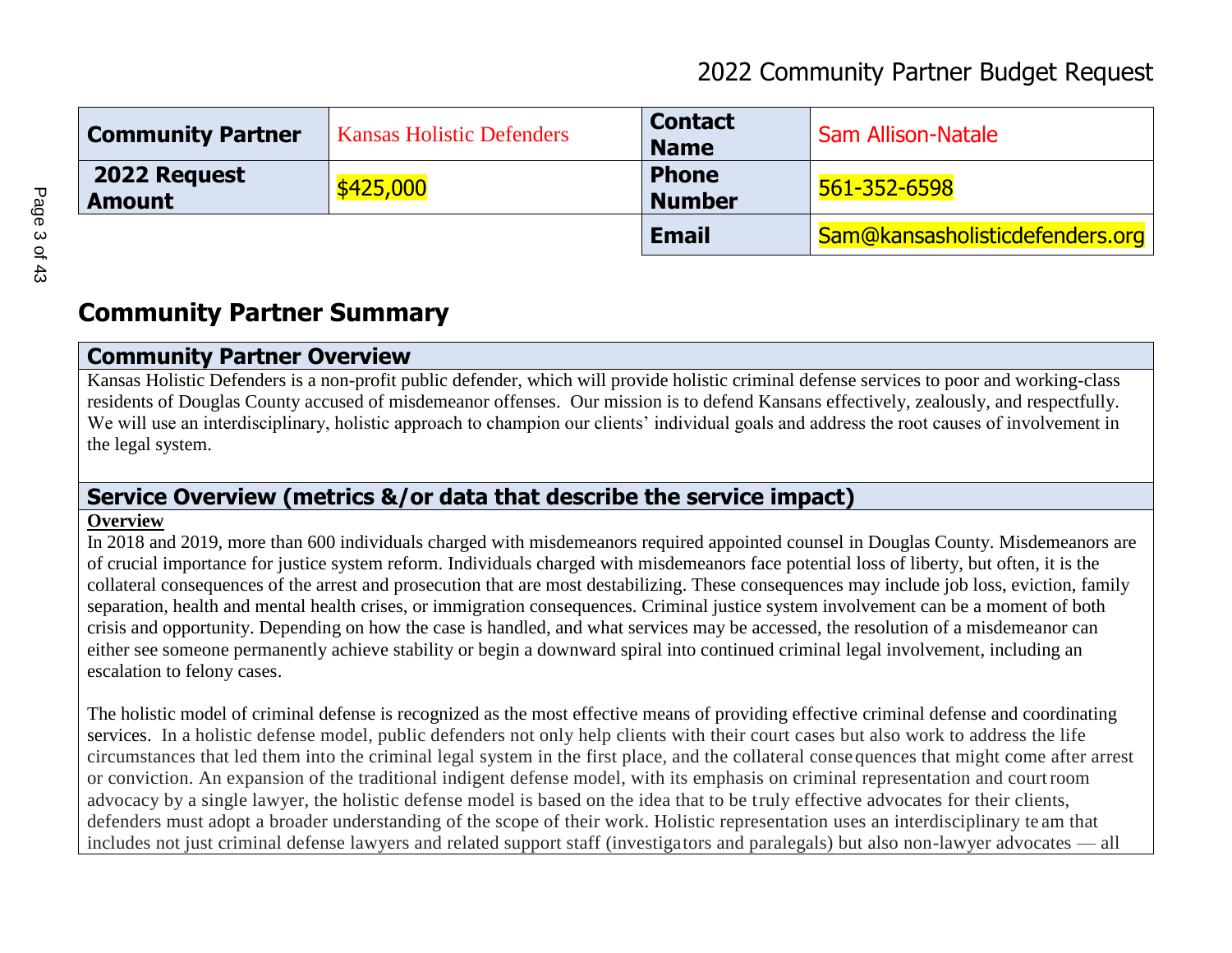working collectively to meet a client's needs.

#### **Our Staff & Services Staff Attorneys**

The core of our practice is three experienced criminal defense attorneys, who will represent clients deemed eligible for misdemeanor indigent defense services by the Douglas County District Court. These attorneys will meet with clients as soon as possible, and provide counselling, guidance, and advocacy for clients towards the effective resolution of their criminal case. As needed, these attorneys will coordinate with support staff, the court and other service providers in Douglas County, to address the collateral consequences of an arrest and prosecution. The office will ensure that at least two staff attorneys meet the qualifications for representing higher level felonies, so that clients represented by KHD can be represented by the same attorneys if they are charged with a felony subsequent to their misdemeanor representation. One of these attorneys will also serve as the organization's Executive Director, with a reduced case-load to allow for the management of the office.

Annual Cost for Attorney Services

\$65,000/ year salary per Attorney \$48,750 in benefits for all attorneys (estimated at 25% of salaries)

Total Cost for Attorneys \$243,750

### **Paralegal**

The role of office manager, receptionist and custodian of computer systems will be performed by the paralegal. This individual will be important for facilitating communication between parties for the benefit of our clients, and will be necessary to ensure that all data from cases is collected, saved and organized for later review.

Annual Cost for paralegal services

\$55,000 per year salary \$13,750 in benefits (estimated at 25% of salary)

Total cost for Paralegal \$68,750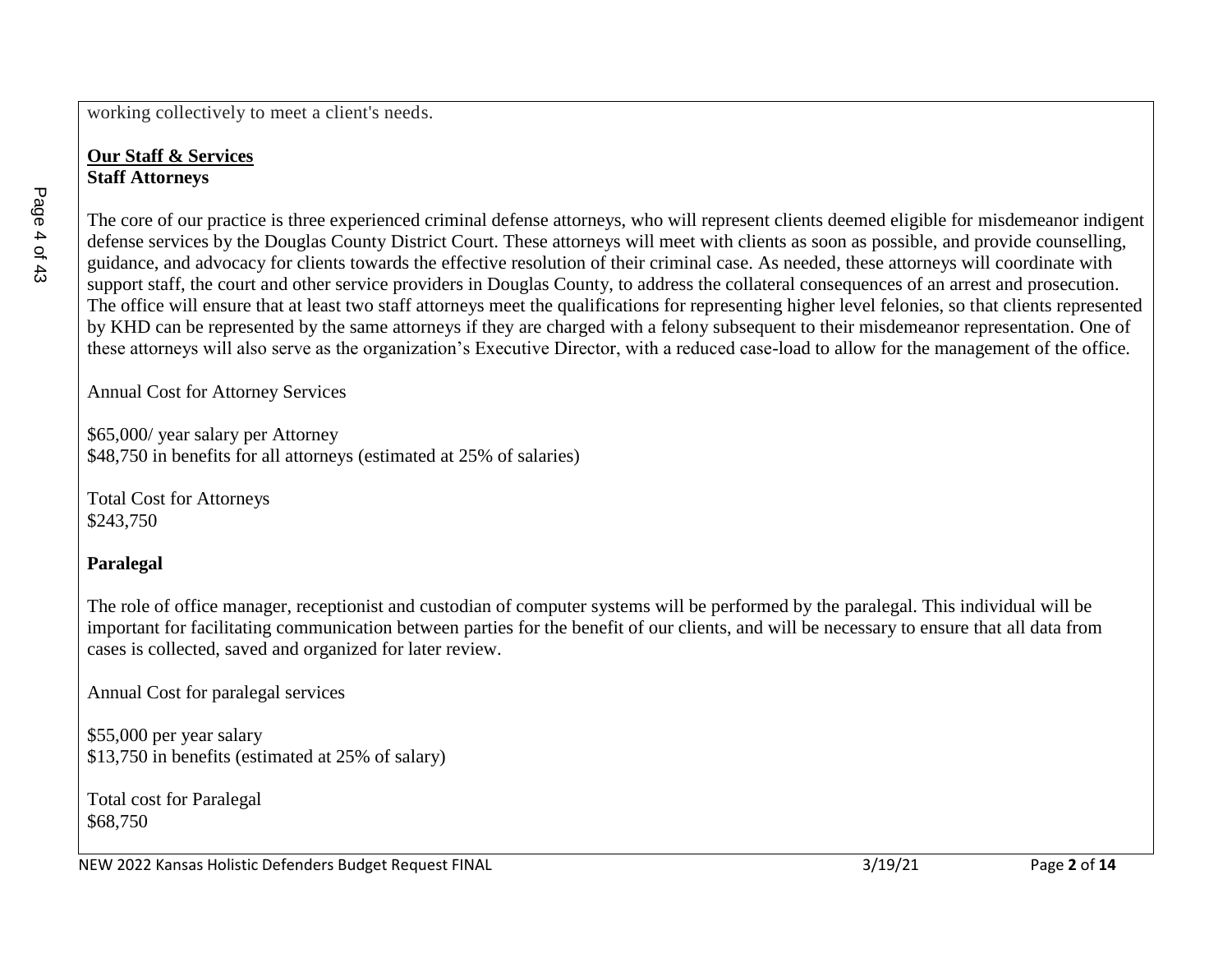#### **Client Advocate**

Client Advocates work one-on-one with their clients to solve problems creatively and flexibly, helping clients access services and resources outside of the court system. Their work helps mitigate the collateral consequences of arrest and prosecution outside of the four corners of the courtroom. Client advocates using the "Partners for Justice" model have demonstrated success reducing jail time, and helping clients return to stability. During their service, Advocates may:

- Help keep families housed
- Save jobs and support people who are trying to overcome past challenges and find work
- Retrieve vital property from seizure
- Get their clients access to essential health care
- Empower parents to keep children at home
- And Support students working toward graduation

\$45,000 per year salary \$11,250 in benefits (estimated at 25% of salary)

Total cost for Client Advocate \$56,250

### **Investigator**

Investigators will work directly with attorneys to provide investigation services for clients, including talking to witnesses, locating and preserving evidence, and conducting on-scene investigations to help attorneys present an effective case for the client's defense. Having an investigator early in a case is key to allowing attorneys to timely investigate cases, prepare for trial, serve subpoenas and ensure evidence of innocence is obtained and preserved.

\$45,000 per year salary \$11,250 in benefits (estimated at 25% of salary)

Total cost for Investigator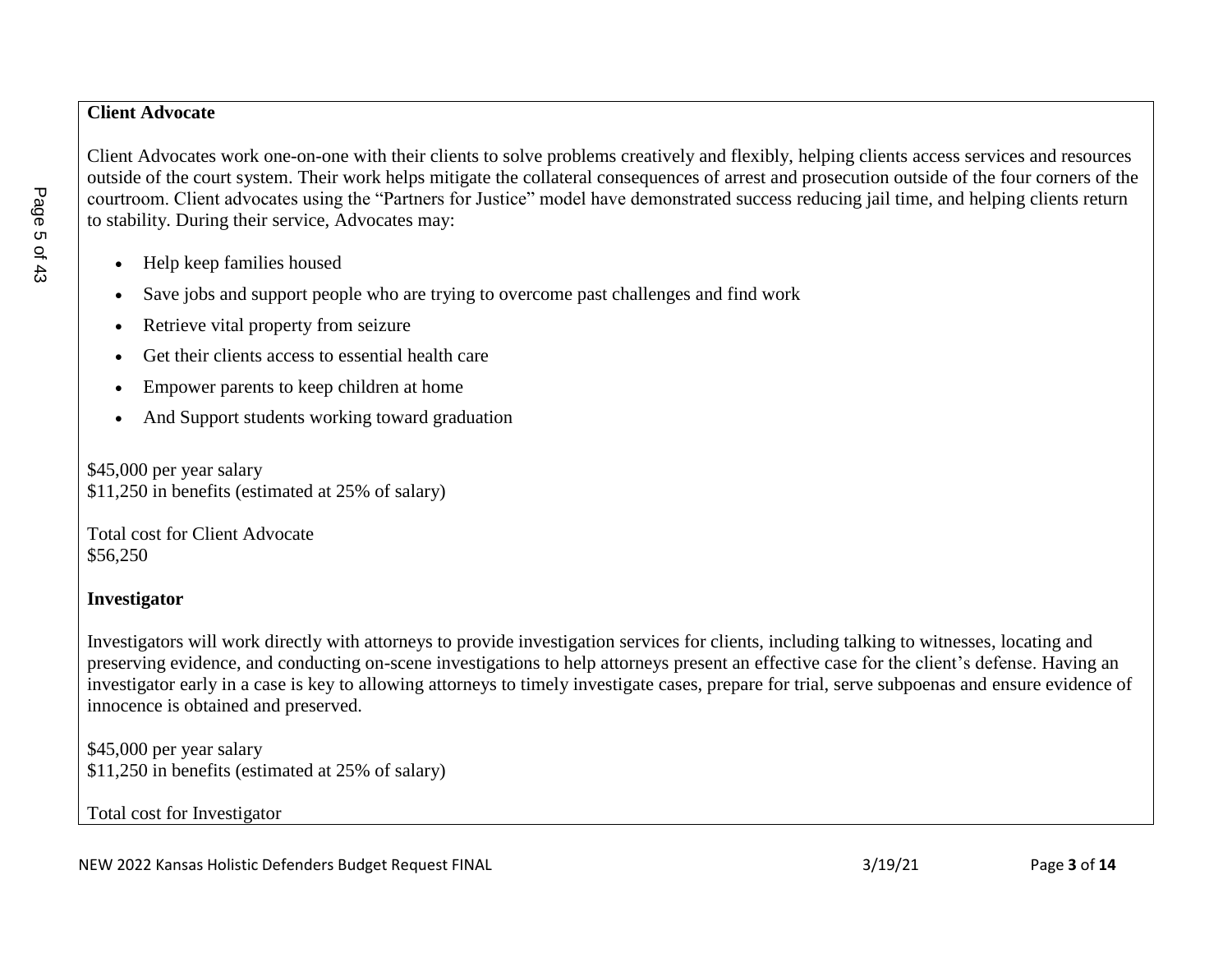### \$56,250

### The Need for Institutional, Holistic Indigent Defense

For the past four years, Douglas County has worked to improve criminal justice outcomes, reduce the County's reliance on jail, and reduce racial disparities in the justice system. An institutional defender using the holistic model is the next crucial step in achieving the goal of equal justice for all. The Governor's Commission on Racial Justice and Equity has recommended that counties of our size invest in a public defender office, and this is also the suggestion of the National Association of Criminal Defense Attorneys.

### **Improved Outcomes**

The benefits of a dedicated, institutional office for providing criminal defense are clear; institutional public defenders achieve better outcomes for clients than an appointment panel system does alone. Rigorous research has shown counties that have invested in a public defender office in addition to appointed panels have seen:

- Lower rates of pre-trial detention, through more robust motions to reduce bond
- Higher rates of acquittal, ensuring innocent people are not found guilty nor are pressured to take a plea
- Higher rates of success on appeal
- Lower rates of incarceratory sentences, and higher use of probation or diversion
- Shorter jail sentences
- Lower rates of failure to appear or bond revocation
- Fewer delays in resolving cases

All of these outcomes mean lower costs to the county, and improved stability for our county's most vulnerable populations. These improved outcomes are achieved by ensuring consistent training, adoption of best practices, oversight and coordination among defense providers in a way that is impossible without an institutional defender. This is the crucial next step for Douglas County's work to improve criminal justice outcomes, reduce the County's reliance on jail, and reduce racial disparities in the justice system.

### **Potential for Systemic Cooperation and Reform**

In the current system of defense by appointment-panel attorneys only, there is no defense institution that can support consistency of practices or the implementation of systemic reforms. Having an institutional public defender handling the majority of indigent defense cases means that the County would gain a partner that can coordinate systemically with other actors in the justice system, and other community partners, to ensure implementation of best practices. An institutional public defender also provides a site of important data collection, allowing for

Page 6 of 43 Page 6 of 43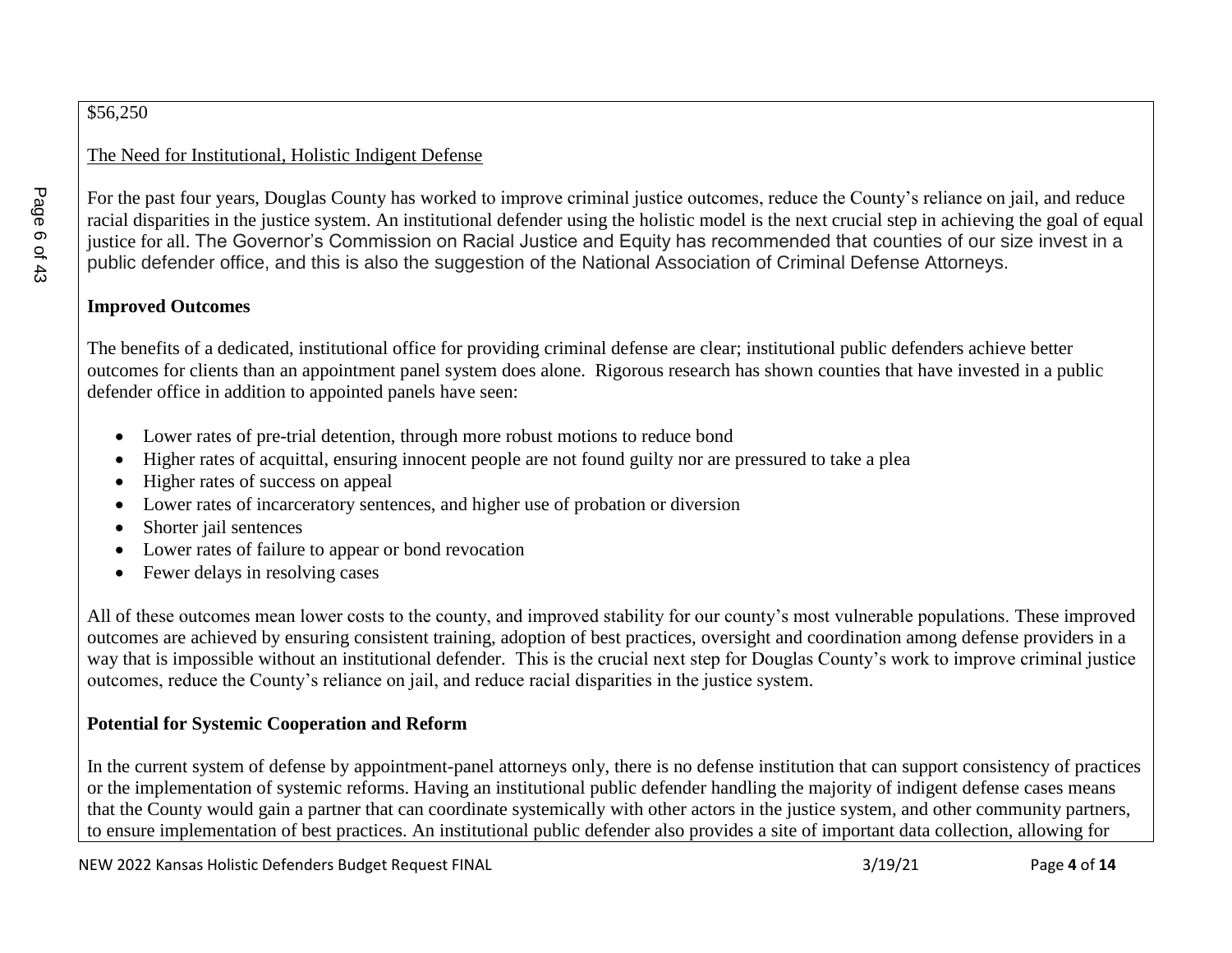systematic analysis and targeted solutions. A more robust discussion of the potential for systemic reform through a dedicated public defender is included in the section below discussing the impacts on equity and reducing racial disparities.

#### **Support for All Indigent Defense Providers**

An institutional non-profit public defender can serve as a resource for all indigent defense providers. Appointed counsel will always be necessary to represent clients where the institutional defender already represents a party that would create a conflict of interest. A public defender office is not a competitor to the private bar, but rather, a partner. Public defender offices provide institutional resources, training and coordination that also helps private defense attorneys. We have seen this at the Federal level with the exemplary work done by the Kansas Federal Defenders in supporting stronger federal defense across the bar. Kansas Holistic Defenders would make its holistic services available to panel indigent defense providers when their clients would benefit from these resources. Kansas Holistic Defenders would also partner with KU Law School and the School of Social Work to provide training, research, and field placement opportunities to strengthen the practice of indigent defense at all levels.

#### **Committed to Collaborating with BIDS**

Kansas Holistic Defenders is a pilot program for indigent defense in other areas of interested to Douglas County. We understand that the Board of Indigent Defense Services is also looking at placing a public defender office in Douglas County to handle felonies. We are committed to partnering with BIDS as closely as possible – whether that means rolling our infrastructure into a BIDS office, or contracting with BIDS to take on felony cases. We want to make sure there is just one office for indigent defense, and are open to adapting as those solutions take shape.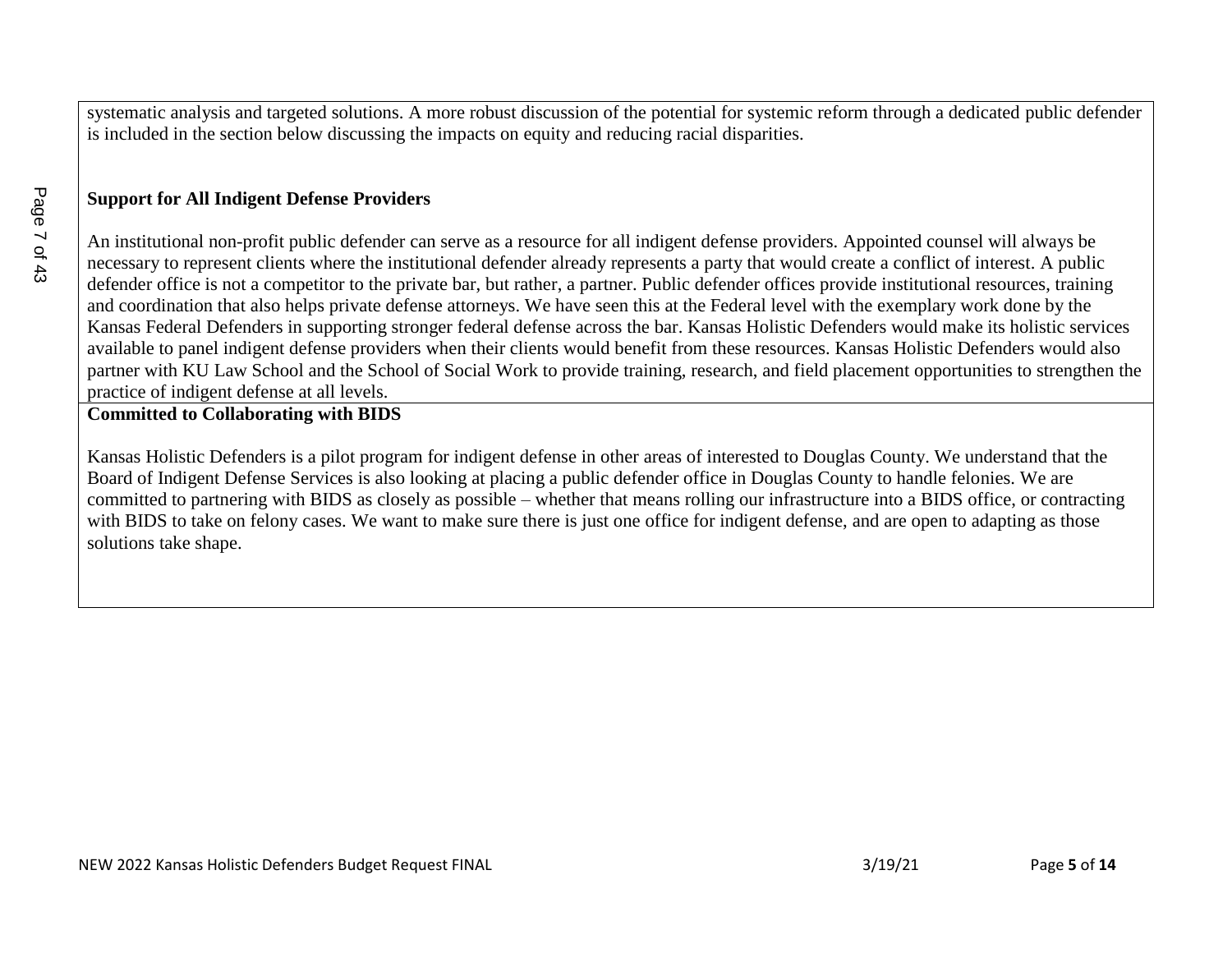# **Alignment to County Focus Areas and Collaboration**

### Focus Area **Humans Services; Public Safety & Emergency services**

### **Human Services**

The provision of direct legal services is an important component of the County's goals for providing human services. Holistic defenders in particular are an important point of coordination between service providers and the Court to ensure sustainable access to services at a moment of acute crisis. Our office will ensure timely, effective, and sustained referrals to other services, and our client advocates workers will provide services related to the collateral effects of clients' criminal cases. This means coordinating with Bert Nash, DECCA, RADAC, pretrial services, probation, the Housing Authority and other human services agencies.

### **Public Safety and Emergency Services**

Effective, holistic, dedicated public defense is a matter of public safety. The population of those charged with committing misdemeanor offenses is often the same population most likely to be themselves victims of crimes. This is a vulnerable population that deserves and requires investment in additional services.

The ability to provide consistent, effective counsel has long-lasting impacts on rates of crime. Pre-trial detention has been shown in other jurisdictions to increase an individual's likelihood to commit future crimes, largely due to the destabilizing effects of pre-trial detention and the collateral consequences thereof. Holistic, dedicated public defenders reduce the likelihood of pre-trial detention by intervening earlier in the case, and helping craft effective release plans which can ensure clients return to court without the need for bond or pre-trial detention. Holistic public defense can also help ensure the success of non-incarceratory interventions, reducing the likelihood of failures to comply with probation and diversion.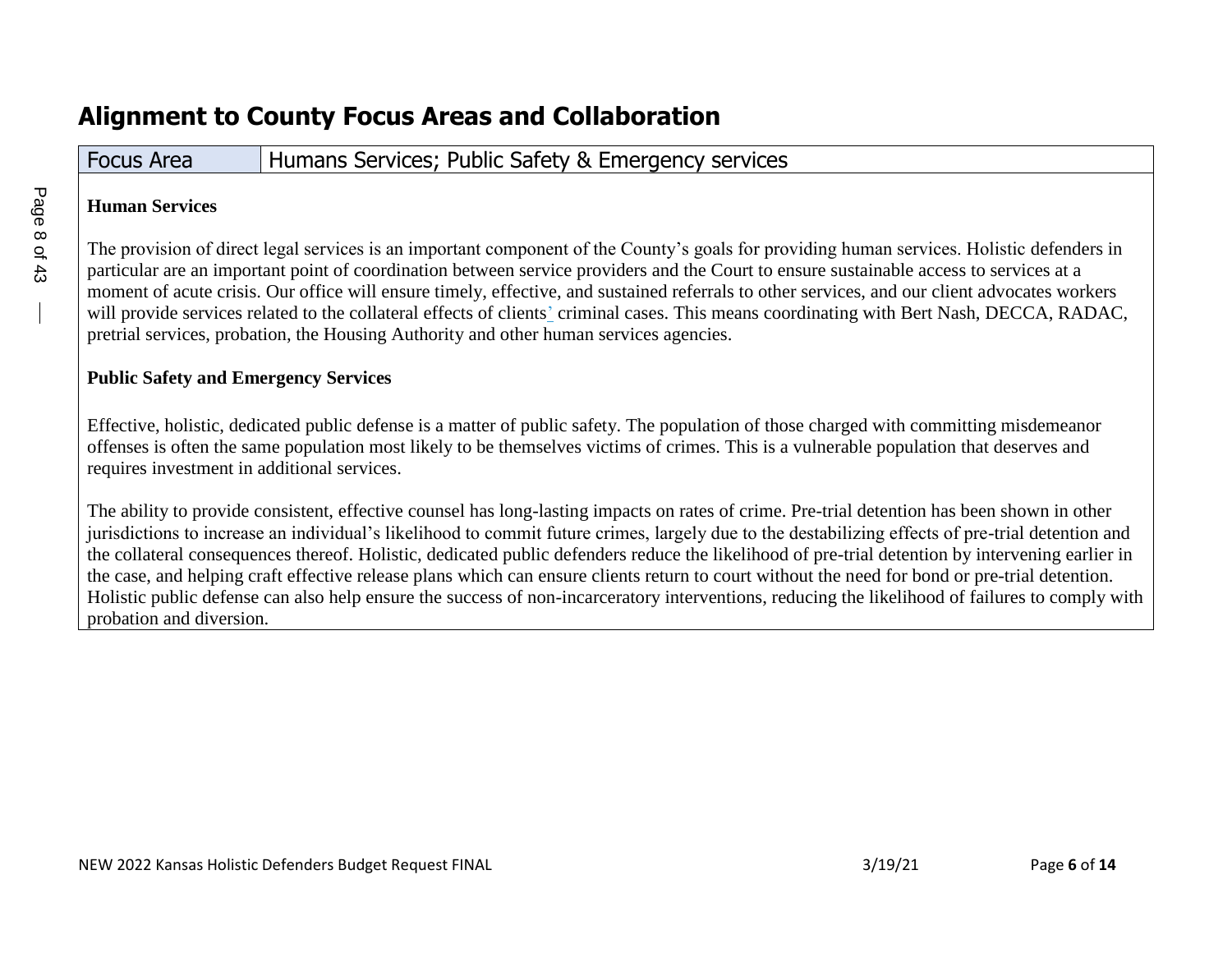### **What is your organization doing to advance equity?**

Public defense is fundamentally about advancing equity. Our mission to ensure that people charged with misdemeanors consistently receive zealous and effective defense, regardless of their ability to pay. The holistic model of defense is an expansion of this principle. A holistic office works to mitigate the collateral consequences of prosecution, which fall disproportionately along racial and socioeconomic lines. In this way, a holistic office can work to mitigate the consequences of racial disparities in individual cases and can work with other partners in the community and justice system to implement reforms designed to reduce disparities.

### **An Analysis of Racial Disparities in Misdemeanors**

We see significant racial disparities in the pattern of misdemeanors in Douglas County. In 2019, Black people represented 16% of the misdemeanor-only bookings at Douglas County jail, despite making up only 4.2% of the population of Douglas County. Six percent of Black people booked at the county jail were arrested on driving while suspended charges, compared to only 3% of white inmates. This gap could point to a disparity in traffic stops, but it could also highlight the need for defenders to help those charged with driving while suspended offenses clear the fines and fees that may be responsible for the license revocation.

Native Americans made up 5.5% of misdemeanor-only bookings at the jail, despite making up only 3.3% of the population of Douglas County. Native Americans also have a much longer length of stay in the county jail (6.6 days on average, in comparison to 3.3 for white non-Hispanic defendants).

Hispanic people made up 6.2% of misdemeanor-only bookings at Douglas County jail, despite making up only 3.3% of the population of Douglas County. Hispanic people were more likely to be held on cash/surety/credit bond than their non-Hispanic counterparts (50% of Hispanic defendants, compared to 35% of non-Hispanic white defendants). Hispanic people were also the least likely of any racial group to be released on their own recognizance, (17% of Hispanic defendants, compared to 25% of white non-Hispanic defendants).

These numbers suggest that by strengthening the resources provided for the defense of misdemeanor defendants, the county would be investing in communities that suffer from implicit or explicit racial bias in the legal system. This investment in misdemeanor def ense would thus be a means to reduce those disparate impacts.

### **Mitigating Collateral Consequences**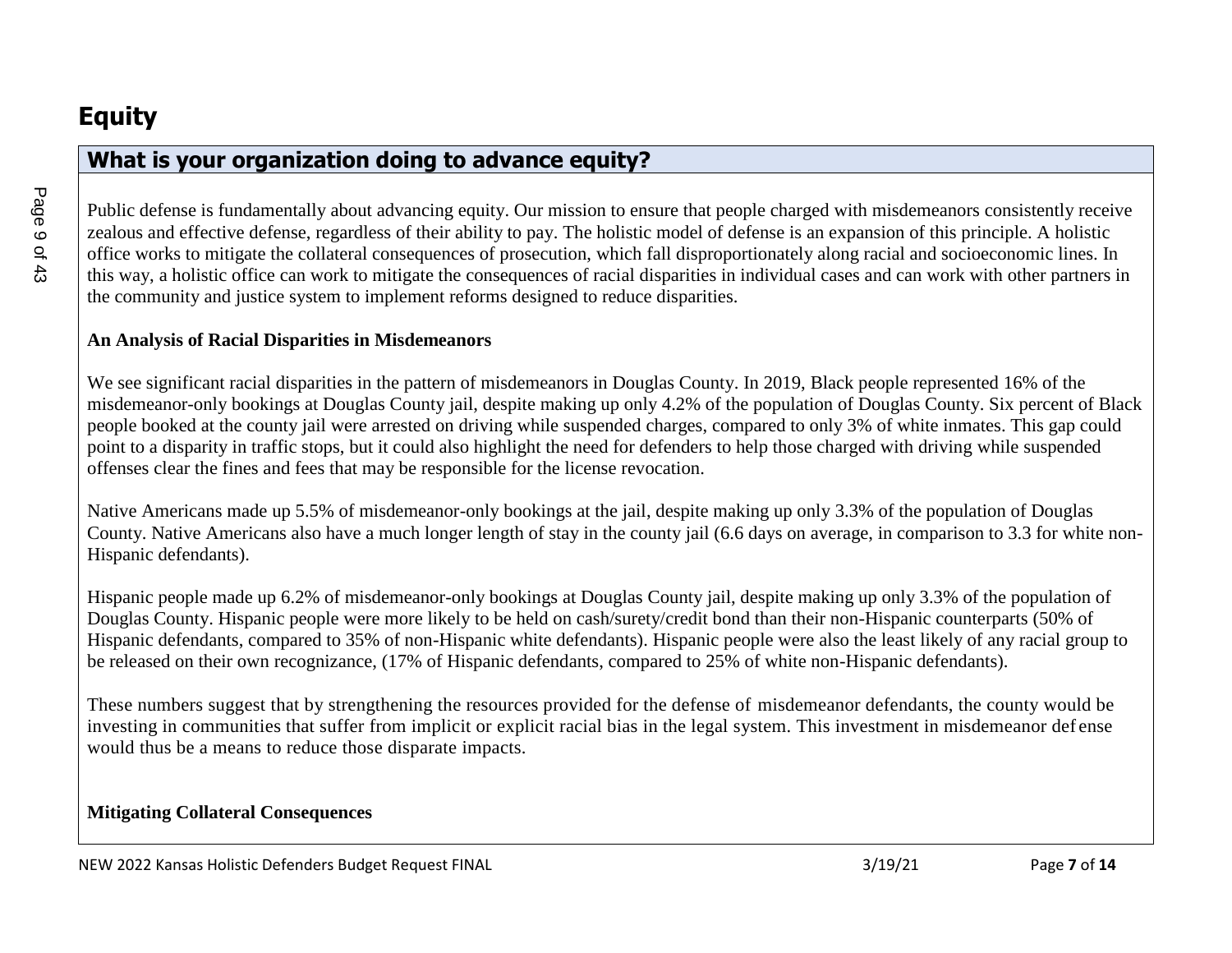The collateral consequences of misdemeanor arrest and prosecution can be life-altering; and this especially so for people of color. Some of the most significant racial disparities live in the "collateral consequences," i.e. the non-criminal effects that a conviction has on the defendant's life even after the case is resolved. A holistic office which has staff, training and coordination to mitigate these consequences can thereby mitigate racial disparities. "The experience of incarceration represents a great deal more than a period of incapacitation; it can also include the loss of certain civil liberties, the disruption of family ties, the loss of work and permanent housing, and an aggregate impact on neighborhoods and communities." Pager, Devah. 2003. "The Mark of a Criminal Record". American Journal of Sociology 108 (5):937-975.

For instance, misdemeanor criminal records often keep people from obtaining or maintaining jobs. Kansas permits employers to discriminate against applicants on the basis of their criminal history. K.S.A. 22-4710 et seq. A 2009 audit study found that "the magnitude of the criminal record penalty suffered by Black applicants (60%) is roughly double the size of the penalty for whites with a record (30%)." In other words, a misdemeanor criminal conviction is much likelier to have a negative economic impact on a Black defendant than on a white defendant. Pager, Devah et al. "Sequencing Disadvantage: Barriers to Employment Facing Young Black and White Men with Criminal Records." The Annals of the American Academy of Political and Social Science vol. 623,1 (2009): 195-213.

Likewise, an individual may be evicted based on a criminal conviction, and they will likely face permanent difficulty securing housing. In Kansas, it is legal for landlords to discriminate against renters on the basis of a prior drug offense. (K.A.R. 21-60-15). Because landlords may legally discriminate on this basis, housing options are extremely limited for individuals with drug convictions. Such individuals may be relegated to living in substandard, sometimes even unsafe housing conditions, with little recourse. Black people are disproportionately more likely to be evicted than any other group – nationwide from 2012-2016, Black renters were twice as likely to face eviction as white renters.

Limited employment opportunities and housing insecurity are two of many possible collateral consequences. These consequences are, in effect, additional punishments associated with a misdemeanor conviction based on race, gender, socioeconomic status, or other life circumstances. Holistic defense reduces the disparate impact of these collateral consequences because holistic defenders are trained to spot these potential consequences at the first meeting with a client, pursue a resolution to the case that will limit these consequences and timely coordinate with the appropriate specialist on staff to mitigate those consequences.

"Experience on the ground from around the country now demonstrates that timely and targeted services can help stabilize a family during the crisis of a criminal case and address many of the underlying social problems (such as addiction and homelessness) that contribute to the cycle of poverty and crime. By mitigating the collateral damage of criminal proceedings (such as eviction or job loss), these services can address the root problems that lead to crime and help individuals reenter society as productive citizens." J. McGregor Smyth Jr., "From Arrest to Reintegration A Model for Mitigating Collateral Consequences of Criminal Proceedings," Yale Law School 2009. This approach, while useful for all indigent clients, is particularly valuable for the most marginalized clients, who are most-likely to face harsh collateral consequences after prosecution.

### **Averting Down-Stream Consequences and Disparities**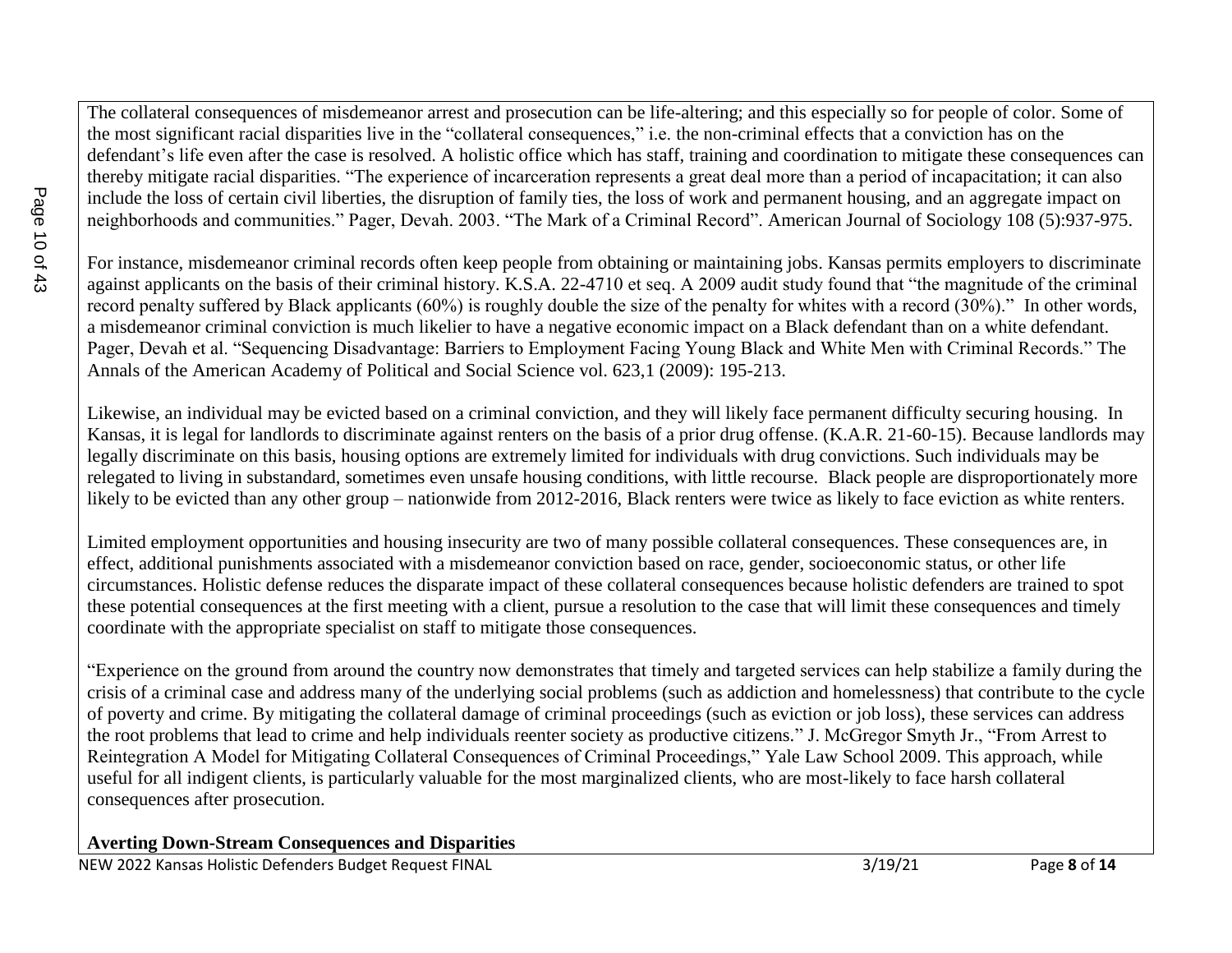If a holistic defender office in Douglas County is able to achieve results comparable to those of other offices that have implemented this model, the office will have the potential to impact not only disparities in the misdemeanor system, but also in the felony system where disparities are more pronounced. By mitigating the negative effects of misdemeanor justice system involvement and helping to ensure timely and effective use of services, KHD can reduce the impact of racial disparities in the Kansas justice system as a whole.

In the state's prison population, Black Kansans are overrepresented at nearly five times their share of the Kansas population, and Native Americans are overrepresented by three times their share. Our prison population skews in other important ways, too. Among adult prisoners, 36 percent have not completed high school, and 33 percent are diagnosed with a serious or severe mental illness.

Misdemeanor convictions, and the way they are handled, are a major driver of both the underlying offenses that lead to incarceration and the length of the sentences ultimately imposed. The consequences of a misdemeanor offense can shape the outcomes of all future legal system involvement for a client. Criminal history scores drive up sentencing ranges under the Kansas Sentencing Guidelines. Judges also consider an individual's criminal history when setting bail, and prosecutors may consider such histories in making charging decisions. Given these future impacts of a misdemeanor case, the county can reduce the impacts of racial disparities that may come into play even after a client's misdemeanor case is resolved by devoting more resources to misdemeanors and ensuring the best outcomes possible for clients. See Irene Oritseweyinmi Joe, *Rethinking Misdemeanor Neglect*, 64 UCLA L. REV. 738 (2017).

The consequences of a misdemeanor case can also influence recidivism. A study of pre-trial detention in Harris County, Texas found that pre-trial detention increases the likelihood that an individual will commit a future crime by 30%. Paul Heaton, Sandra Mayson & Megan Stevenson, *The Downstream Consequences of Misdemeanor Pretrial Detention*, 69 STAN. L. REV. 711 (2017). Our office would be available to represent clients at earlier stages of their prosecution than in the current system, and it would use holistic resources to create effective release plans that reduce the Court's need to rely on bonds. If our office is able to handle cases more consistently and quickly than the existing model is able, the length, severity, and frequency of criminal justice involvement will be substantially reduced for our clients.

### **Potential for Institutional Partnership**

Ultimately, the resolution of racial disparities in the justice system is too large a task for any single institution. Nonetheless, it is also impossible to address without institutions.

NEW 2022 Kansas Holistic Defenders Budget Request FINAL 3/19/21 Page 9 of 14 Across the country, institutional public defender offices have been able to work with other institutional actors in the justice system to arrive at systemic changes. For instance, in Washington, the Public Defender Association created the Racial Disparity Project (RDP), working to reduce racial disparity in the criminal legal system. The RDP organized the Drive to Survive Campaign in its formative years, launching driver re-licensing programs throughout Washington State in recognition that people of color disproportionately and in large numbers were losing their licenses due to unpaid traffic fines. The Public Defender Association went on to partners with law enforcement, the Seattle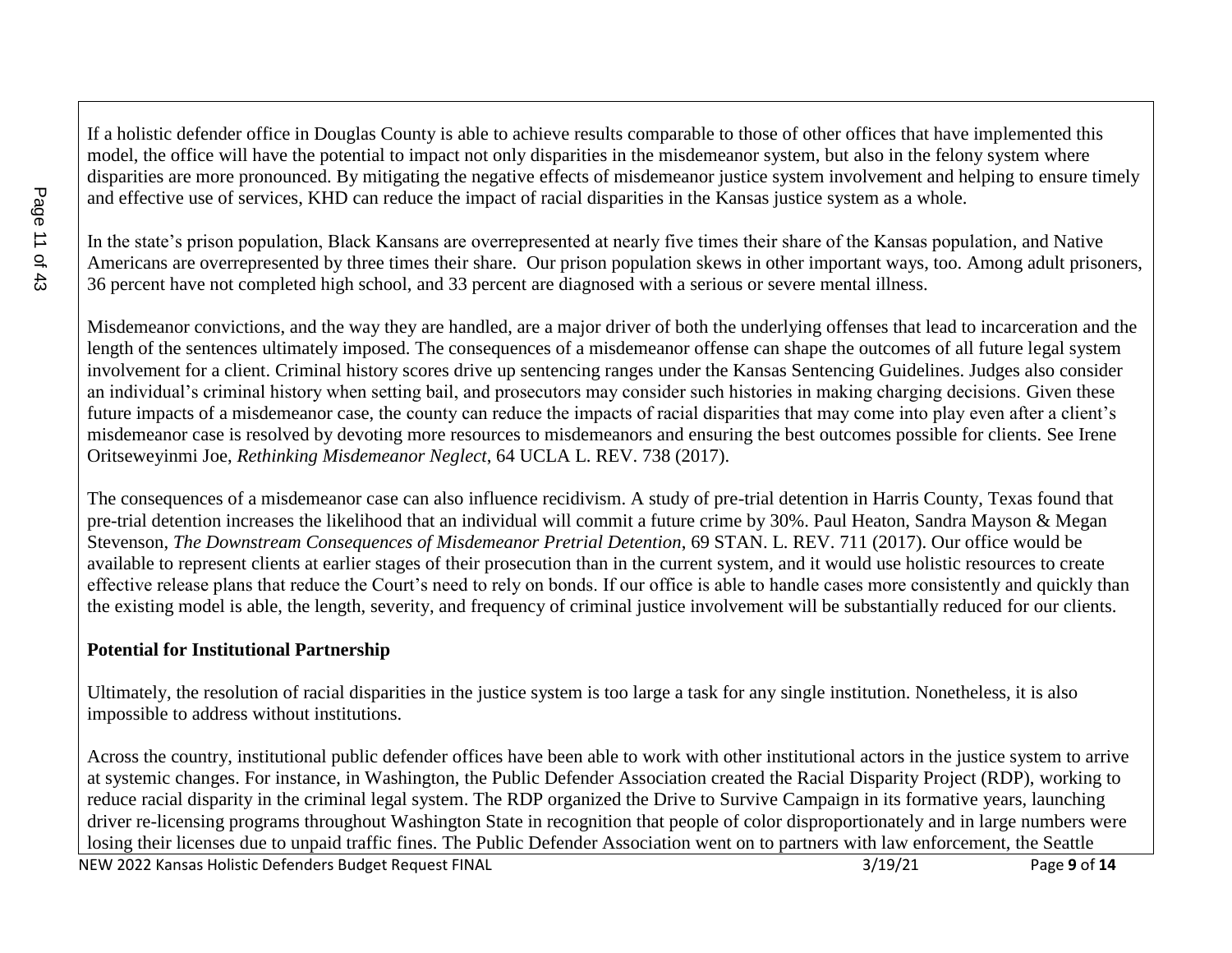District Attorney, city officials and county government to create the Law Enforcement Assisted Diversion ("LEAD") program. The LEAD program reduces racial disparity in the justice system by providing an alternative outcome for police engagement with people who commit law violations due to unmet behavioral health needs, particularly addiction.

Likewise, other public defender offices around the country have created positions such as the Racial and Ethnic Disparity Practice Coordinator Position in Wisconsin's State Public Defender Office. Offices like these have had great success in creating standards of practice to mitigate racial disparities, as well as to work institution-to-institution for solutions at a scale that would be impossible for a panel-only system. An institutional defender office is therefore a necessary step to make further reduction of racial disparities possible. Especially in Douglas County, where other institutional actors meet and confer frequently to pursue reforms, an institutional public defender would be a key partner in ensuring the successful implementation of these reforms.

### **Have you employed strategies to mitigate equity considerations? Please list those below.**

#### **Data Collection and Analysis**

One deficiency in the current system of indigent misdemeanor defense in Douglas County is the lack of centralized, consistent, and coordinated data collection. There is currently no system to track case outcomes, attorney caseloads, or to review performance. A major advantage of an institutional provider is the ability to track and analyze a variety of data from cases.

Our metrics for success will be quantitative and qualitative. Quantitatively, we will measure 1) length of pretrial detention, 2) length and type of sentence imposed, and 3) number of acquittals at trial.

Qualitatively, holistic public defenders have used a variety of strategies to measure success. The Bronx Defenders, for instance, has used "client satisfaction surveys" to evaluate how clients feel about the quality of representation they received.

Our office would utilize both of these evaluative tools to measure our success, and would also work with educational institutions and other organizations to evaluate the data we collect through our case management system to inform discussions on potential justice system reforms or efficiencies. In this way, we can ensure that we see the results in disparities, that we predict we will see through institutional, holistic defense, and can make changes to the practice based on the data.

Page 12 of 43 Page 12 of 43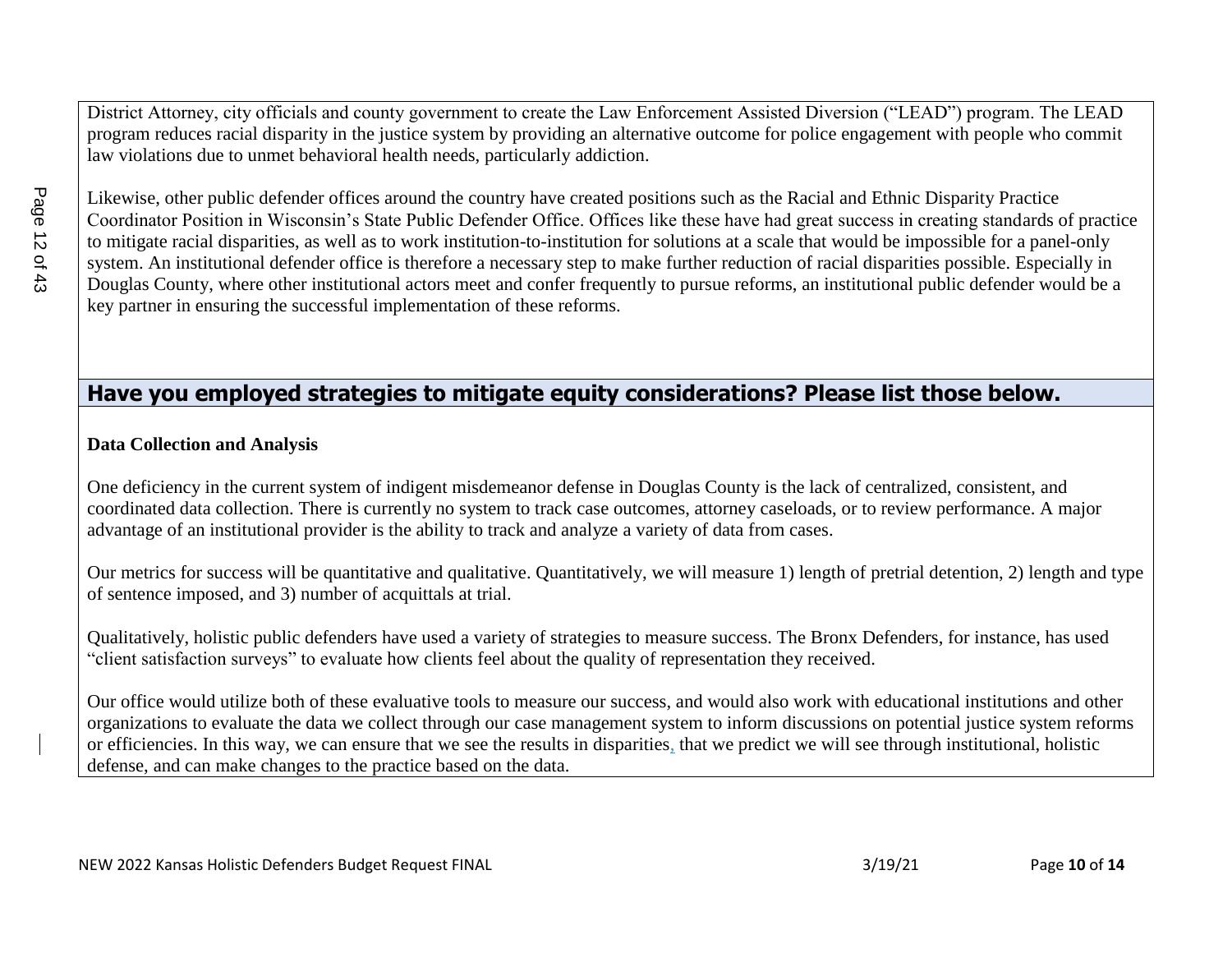# **2022 Community Partner Budget Details**

double click on spreadsheet to open

#### **2022 Budget Request Detail**

|                                  |                                  |             |             |               | calculated fields |               |         |
|----------------------------------|----------------------------------|-------------|-------------|---------------|-------------------|---------------|---------|
| <b>Community Partner:</b>        | <b>Kansas Holistic Defenders</b> |             |             |               |                   |               |         |
|                                  | 2018                             | 2019        | 2020        | 2021          | 2021              | 2022          |         |
|                                  | Actuals                          | Actuals     | Actuals     | Adopted       | Current           | <b>Budget</b> |         |
|                                  |                                  |             |             | <b>Budget</b> | Estimates         | Request       |         |
| <b>Revenues:</b>                 |                                  |             |             |               |                   |               |         |
| Unrestricted Fund Balance 1/1/xx |                                  | $\mathbf 0$ | $\mathbf 0$ |               | $\mathbf 0$       | 72,000        |         |
| <b>Douglas County</b>            | 0                                | 0           | $\mathbf 0$ | 0             | $\mathbf 0$       | 425,000       | #DIV/0! |
| City of Lawrence                 | 0                                | 0           | 0           | 0             | 0                 | 0             |         |
| United Way                       | 0                                | 0           | 0           | 0             | 0                 | $\Omega$      |         |
| Grants                           | 0                                | $\mathbf 0$ | 0           | $\mathbf 0$   | 40,000            | 0             |         |
| Fundraisers                      | 0                                | 0           | 0           | $\mathbf 0$   | 2,000             | 0             |         |
| Contributions                    | 0                                | 0           | 0           | 0             | 30,000            | 0             |         |
| Other:                           | 0                                | 0           | 0           | 0             | 0                 | 0             |         |
| Other:                           | 0                                | $\mathbf 0$ | 0           | $\mathbf 0$   | 0                 | 0             |         |
| Interest                         | 0                                | 0           | 0           | $\mathbf 0$   | $\mathbf 0$       |               |         |
| <b>Total Revenues:</b>           | 0                                | $\mathbf 0$ | $\mathbf 0$ | $\mathbf 0$   | 72,000            | 425,000       |         |
| Total Revenues and Fund Balance  | $\Omega$                         | $\mathbf 0$ | $\Omega$    | $\mathbf 0$   | 72,000            | 497,000       |         |
| <b>Expenditures:</b>             |                                  |             |             |               |                   |               |         |
| Salaries                         | 0                                | $\mathbf 0$ | 0           | 0             | $\mathbf 0$       | 340,000       |         |
| Employee Benefits/Healthcare     | 0                                | $\mathbf 0$ | 0           | 0             | $\mathbf 0$       | 85,000        |         |
| Supplies                         | 0                                | $\mathbf 0$ | $\mathbf 0$ | $\mathbf 0$   | $\mathbf 0$       | 10,000        |         |
| Utitilies, Building Maintenance  | 0                                | $\mathbf 0$ | 0           | $\mathbf 0$   | 0                 | 12,000        |         |
| Travel & Training                | 0                                | $\mathbf 0$ | 0           | 0             | $\mathbf 0$       | $\Omega$      |         |
| Office Equipment                 | 0                                | $\mathbf 0$ | 0           | $\mathbf 0$   | $\mathbf 0$       | 8,000         |         |
| Debt Payments                    | 0                                | 0           | 0           | 0             | 0                 |               |         |
| Other:                           | 0                                | 0           | 0           | $\mathbf 0$   | $\mathbf 0$       |               |         |
| Other:                           | 0                                | 0           | 0           | 0             | 0                 |               |         |
| Other:                           |                                  |             |             |               |                   |               |         |
| <b>Total Expenditures:</b>       | 0                                | $\mathbf 0$ | 0           | $\mathbf 0$   | $\mathbf 0$       | 455,000       |         |
| Ending Fund Balance 12/31/xx     | 0                                | $\mathbf 0$ | $\mathbf 0$ | $\mathbf 0$   | 72,000            | 42,000        |         |

NEW 2022 Kansas Holistic Defenders Budget Request FINAL 3/19/21 Page 11 of 14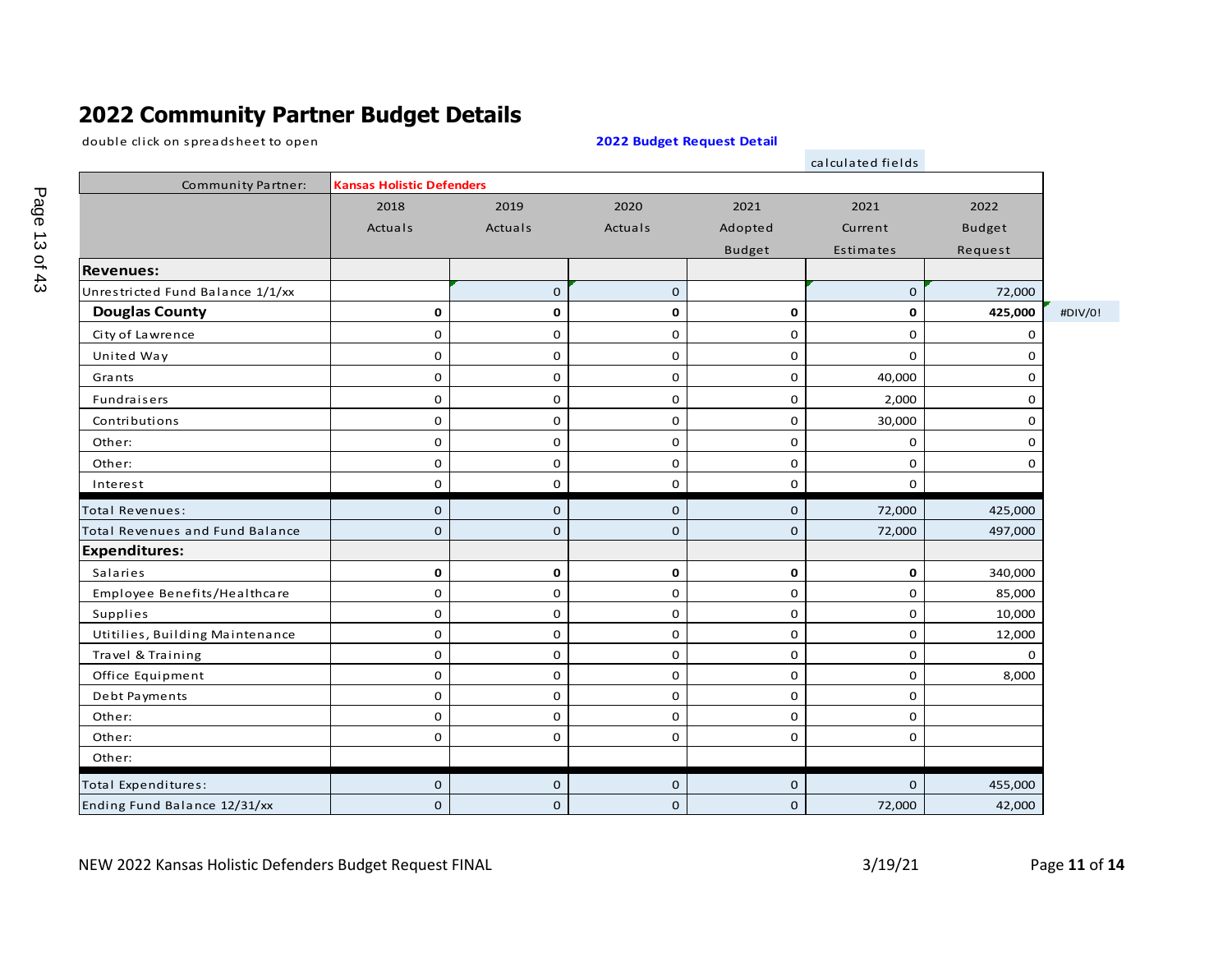### **Analysis of Revenue Sources**

### **County Funding Sources**

There are two pools of funding through which the County may fund Kansas Holistic Defenders. The first is through the community partners budget. However, the second is through the re-allocation of funds already earmarked for indigent defense services, which is currently paid out on a per-case basis through vouchers to attorneys on the appointment panel list. In 2018 and 2019, approximately \$300,000 was paid out each year in vouchers to appointment panel attorneys, with \$425,000 budgeted for indigent defense services as part of the District Court budget in 2020. We anticipate that part of our requested funding would come from this budget item as part of a formal contract process to be appointed those cases.

#### **Private Donations**

Though we believe that the core of the practice should be funded by the County as part of its statutory and constitutional duty to provide indigent defense, Kansas Holistic Defenders will seek grants and donations to expand the scope of our practice (e.g., immigration, housing and family court services) after assessing the needs of our client community. The organization has already secured a \$30,000 matching 'challenge' pledge, which will match the donations the organization is currently soliciting from private donations and grants. We will continue to fundraise for private donations to supplement funds provided by the county.

### **Precedent for the Model**

In other communities, non-profit public defenders have successfully provided indigent defense services through government funding and have also used grants or private donations to add additional practice areas or services to clients. Examples include The Bronx Defenders, Neighborhood Defender Services, The Defender Association (TDA), Northwest Defenders Association (NDA), Society for Counsel Representing Accused Persons (SCRAP), Associated Counsel for the Accused (ACA) and the Douglas County Legal Aid Society.

### **Analysis of beginning & ending fund balances and dedicated or restricted cash reserves**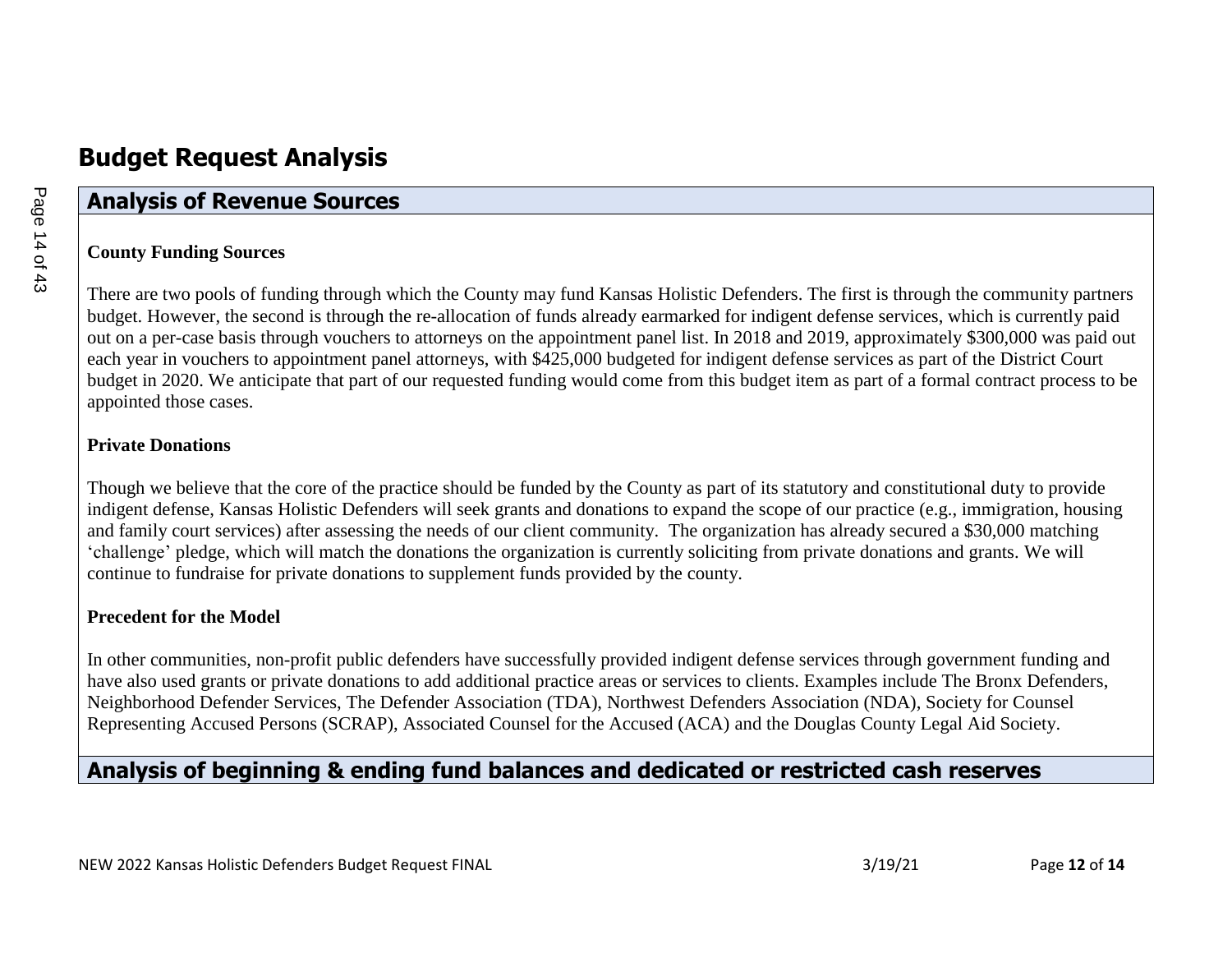As discussed above, a holistic public defender office is a crucial next step in Douglas County's work to improve criminal justice outcomes, reduce the County's reliance on the jail, and reduce racial disparities in the justice system. As a new organization, we do not have prior fund balances or expenditures.

### **Analysis of expenditure changes**

n/a

NEW 2022 Kansas Holistic Defenders Budget Request FINAL 3/19/21 Page 13 of 14